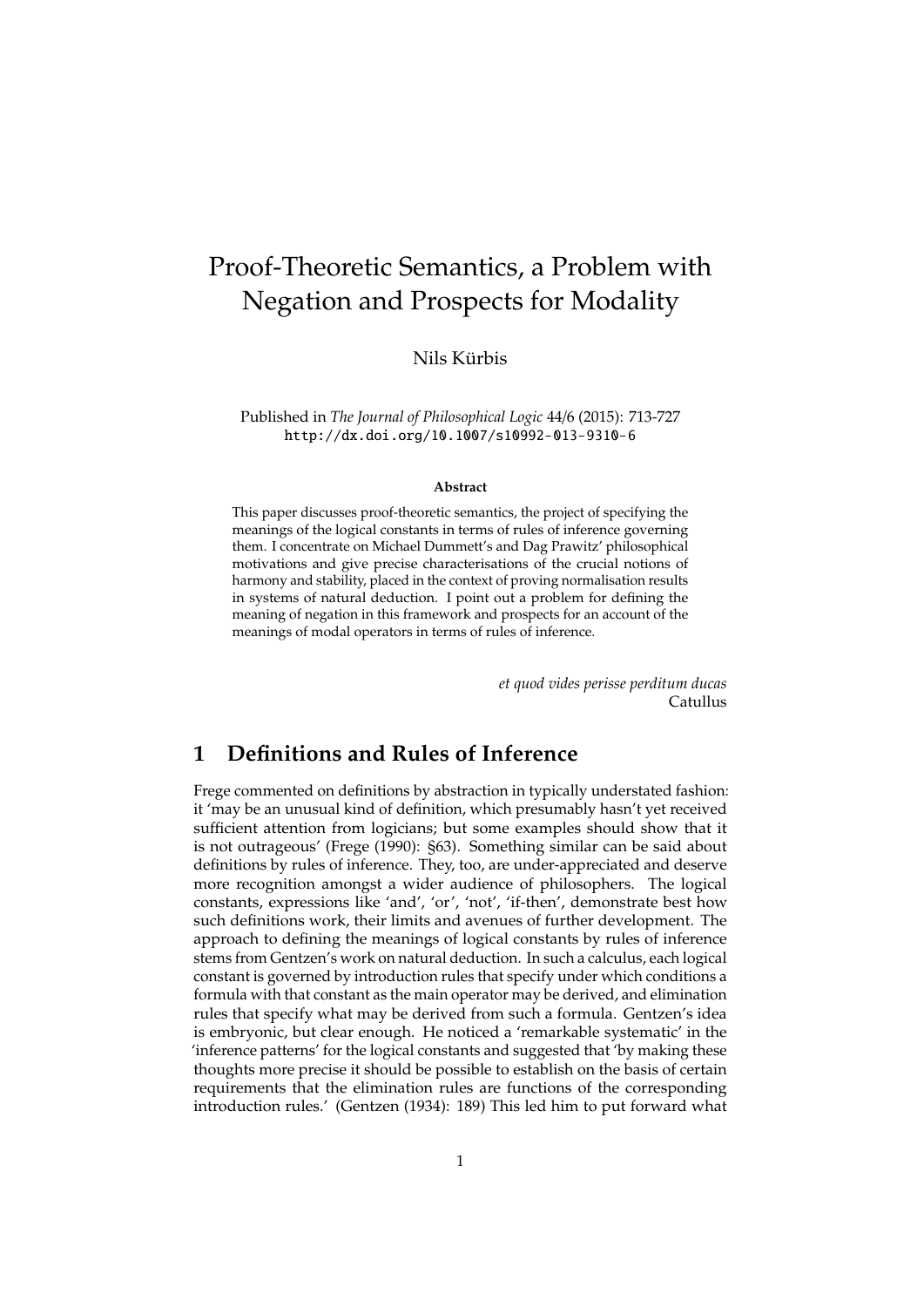might be called 'Gentzen's Thesis': 'The introductions constitute, so to speak, the "definitions" of the symbols concerned, and the eliminations are in the end only consequences thereof, which could be expressed thus: In the elimination of a symbol, the formula in question, whose outer symbol it concerns, may only "be used as that which it means on the basis of the introduction of this symbol".' (*ibid.*) Gentzen's idea inspired the development of *proof-theoretic semantics*. In the following, I'll largely restrict myself to Michael Dummett's and Dag Prawitz' approach, as it is the philosophically most comprehensive one.

Prawitz' *Natural Deduction* provided the formal results proof-theoretic semantics builds on. Most philosophical issues are discussed in Dummett's *The Logical Basis of Metaphysics*. Dummett and Prawitz disagree occasionally. Prawitz has developed his slightly diverging views in numerous papers. But they agree on almost everything, as Dummett himself says, and as becomes clear in Prawitz' review of *The Logical Basis of Metaphysics*, his contributions to various *Festschriften* for Dummett and Dummett's responses.<sup>1</sup>

I need to make a few remarks on the larger context of Dummett's and Prawitz' project. I'll keep the presentation as independent as possible, but it is occasionally important to keep in mind that some aspects of the account need to be seen in the light of that context, and these may remain less perspicuous than the broad outline I can provide here. According to Dummett and Prawitz, prooftheoretic semantics comes with another project: the justification of deduction. The aim is to impose restrictions on legitimate rules of inference, so as to narrow down the admissible rules and to single out one logic as the correct one. This connects to a further project: the correct logic gives us clues about the nature of reality. It is the scaffolding of reality into which everything else fits. Thus, proof-theoretic semantics forms part of a logical basis of metaphysics. Obviously, this leaves some assumptions implicit. The literature referred to here contains Dummett's and Prawitz' discussion of their general outlook, as well as discussions by their followers about how central these assumptions are to making the project interesting. Be that as it may, Dummett and Prawitz have given us a remarkable and grand project. It is justified to make this paper as much about their specific view as it is about a general philosophical position that is attractive to philosophers who may not share all their assumptions.

As I'll focus on Dummett and Prawitz, I'll only discuss Gentzen's calculi of natural deduction, their preferred formal framework. Thus, I'll leave out sequent calculi with multiple conclusions and other calculi that have been developed. Dummett argues that multiple conclusions presuppose an understanding of disjunction, which is supposed to be given by rules of inference (Dummett (1993a): 186f), and it would take us too far to assess to what extend other calculi can be said to satisfy Dummett's and Prawitz' restrictions, which are motivated by rather intricate philosophical considerations. I also won't talk about structural rules for the manipulation of assumptions or discharge functions, as Dummett and Prawitz never discuss these either.<sup>2</sup>

<sup>&</sup>lt;sup>1</sup>Here is a representative selection of Prawitz' papers: (Prawitz (1974)), (Prawitz (1979)), (Prawitz (1987)), (Prawitz (1994a)), (Prawitz (1994b)), (Prawitz (2006)), (Prawitz (2007)).

 $2$ This is an interesting omission: in the systems of (Gentzen (1935)), structural rules are as natural a part of natural deduction as inference rules.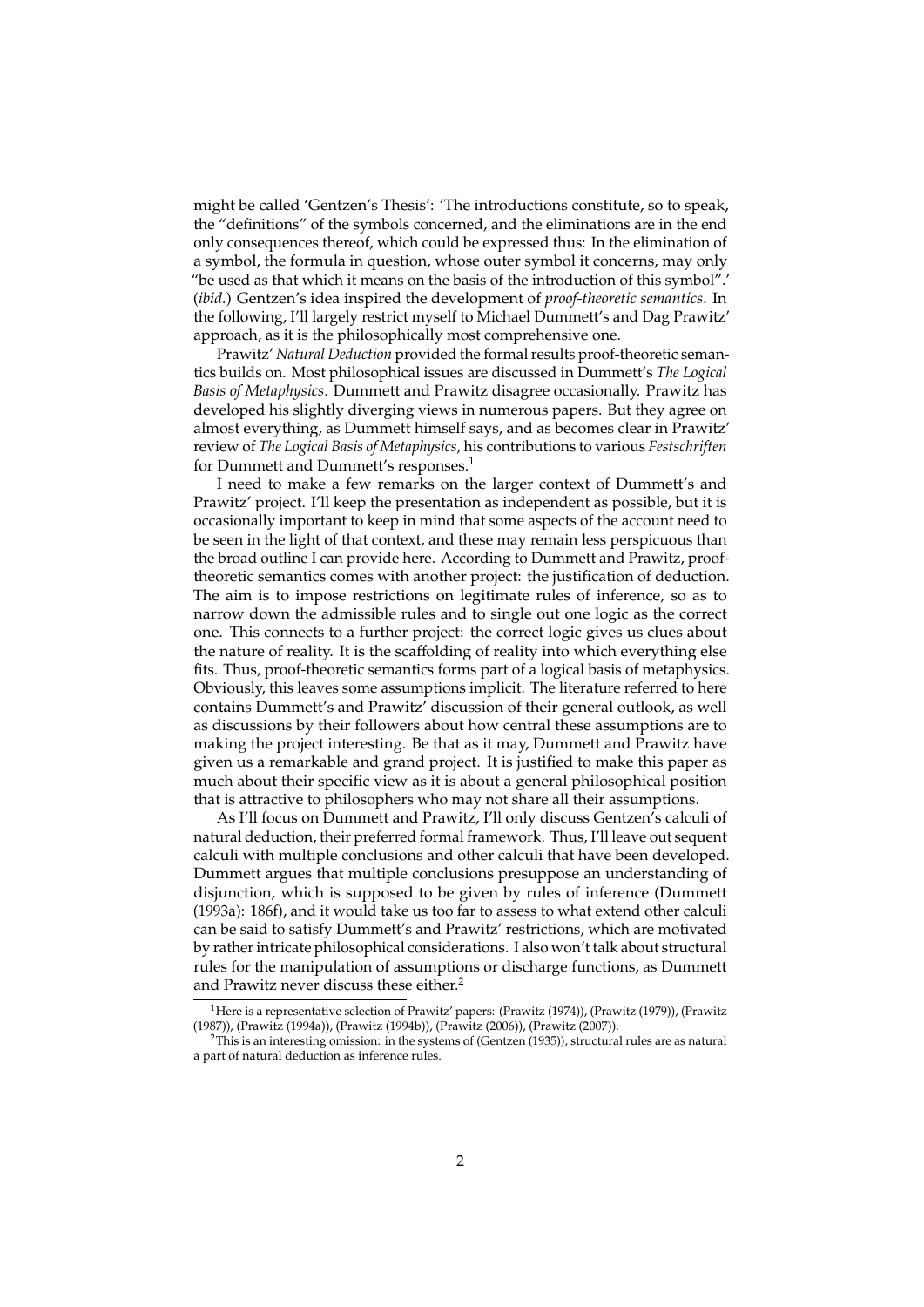## **2 Grounds and Consequences**

According to Dummett, two features central to the use of expressions determine their meanings. 'The first category [of principles governing our linguistic practice] consists of those that have to do with the circumstances that warrant an assertion [. . . :] we need to know when we are *entitled* to make any given assertion, and when we are *required* to acknowledge it as true. [. . . Furthermore,] in acquiring language, we learn a variety of principles determining the consequences of possible utterances' (Dummett (1993a): 211f). This is supposed to be true for all kinds of expressions, but it is particularly clear for the logical constants: the first feature of their use corresponds to applications of *I*-rules in a calculus of natural deduction, the second one to applications of *E*-rules.

Dummett explains *harmony* informally as a relation that ought to hold between these two features of the use of expressions. 'The two complementary features of any practice ought to be in harmony with each other [. . .] The notion of harmony is difficult to make precise but intuitively compelling: it is obviously not possible for the two features of the use of any expression to be determined quite independently. Given what is conventionally accepted as serving to establish the truth of a given statement, the consequences cannot be fixed arbitrarily; conversely, given what accepting a statement as true is taken to involve, it cannot be arbitrarily determined what is to count as establishing it as true.' (Dummett (1993a): 215) In the case of the logical constants, the grounds for asserting a formula with main operator  $\delta$ , i.e. the conditions under which an *I*-rule for  $\delta$  can be applied, should match, in some way to be made precise, the consequences of asserting a formula with main operator  $\delta$ , i.e. the conditions under which an *E*-rule for δ can be applied. The converse should also hold, a condition Dummett calls *stability*. Harmony obtains if the grounds for asserting a formula with  $\delta$  as main operator match the consequences of accepting it, and stability obtains if the converse also holds (cf. Dummett (1993a): 287f). Thus the *I*-rules determine the *E*-rules for δ, and the *E*-rules determine the *I*-rules.

Dummett proposes two ways of making the notion of harmony precise (Dummett (1993a): 250). One is in terms of the forms of rules of inference and builds on the results of (Prawitz (1965)) on the normalisation of deductions. This is the topic of the next sections. The other way is in terms of *conservative extensions*: 'We saw that harmony, in the general sense, obtains between the verification-conditions or application-conditions of a given expression and the consequences of applying it when we cannot, by appealing to its conventionally accepted application conditions and invoking the conventional consequences of applying it, establish as true some statement which we should have had no other means of establishing: in other words, when the language is, in a transferred sense, a conservative extension of what remains of it when the given expression is deleted from its vocabulary.' (Dummett (1993a): 247) I won't say much more about conservativeness, except that Dummett conjectures that, once formal conditions are in place, harmony entails conservativeness (Dummett  $(1993a): 290).$ <sup>3</sup>

According to Dummett, all linguistic practices ought to be harmonious. One

 $3$ It is sometimes said that there are inconsistent, i.e. non-conservative, connectives that have stable rules. This is impossible on the account of next section: in a logic with only stable rules, neither ⊥ nor an arbitrary atomic proposition is provable. A version of Dummett's conjecture also holds, but it has to be said that it is not the most interesting result.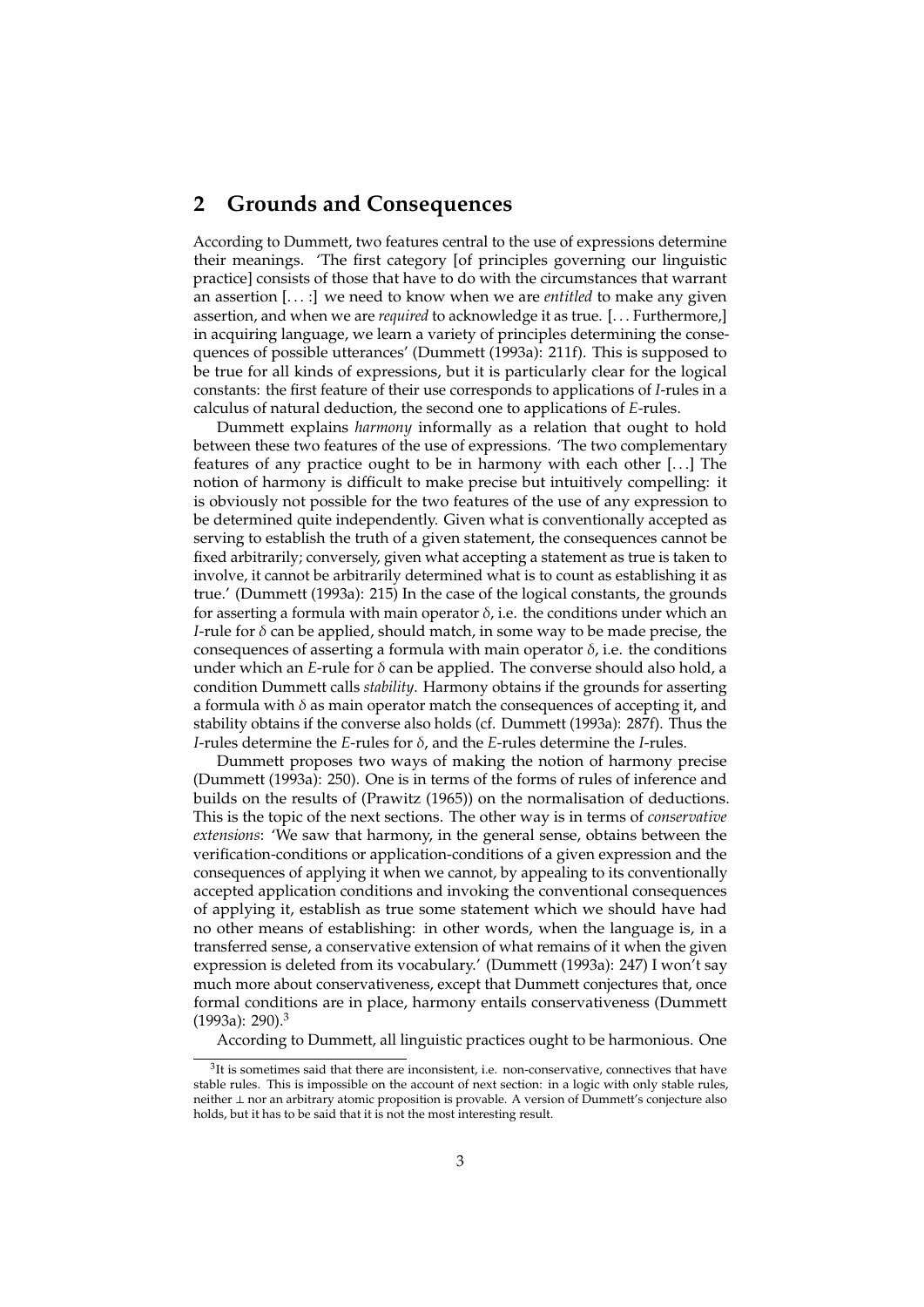might think that stability gives a criterion for distinguishing logical constants from other expressions: a logical constant is the kind of expression for which our practice is stable. Dummett's thought, however, would be that logical constants are expressions where *all* that is needed to determine their meanings are stable rules: a logical constant is an expression the rules of which do not refer to anything else.<sup>4</sup> The meaning of a word like 'red' cannot be specified by rules alone. It requires in addition reference to a practice involving red things and other colours. For Dummett, an expression that is not conservative is objectionable. 'A simple case would be that of a pejorative term, e.g. "Boche". The condition for applying the term to someone is that he is of German nationality; the consequences of its application are that he is barbarous and more prone to cruelty than other Europeans. [...] The addition of the term "Boche" to a language which did not previously contain it would produce a non-conservative extension.' (Dummett (1981): 454) A lack of stability is also a defect, but presumably not one that is quite so detrimental as lack of conservativeness.

It follows that there are restrictions on admissible rules of inference. They exclude Arthur Prior's counterexample to a naïve view on how meaning is conferred onto logical constants by rules of inference:<sup>5</sup>

*tonkI*: 
$$
\frac{A}{AtonkB}
$$
 *tonkE*:  $\frac{AtonkB}{B}$ 

If *tonk* really was a logical constant, this would have disastrous consequences: everything would follow from everything, and although it would remove once and for all any *falsche Spitzfindigkeit* from logic, it is undesirable for independent reasons. *tonk* does not satisfy the criterion that the grounds of asserting *AtonkB* match the consequences of asserting it.

It is sometimes said that *tonk* is a perfectly good logical constant and with a perfectly good meaning that is defined by its rules of inference and that the problem with it just that you wouldn't want it in your logic. It is fair to say that this is not a view I've seen in print. But it is implausible anyway. If the meaning of a logical constant is given by rules of inference only if they are in harmony, then the meaning of *tonk* is not given by its rules of inference. If a logical constant is an expression such that its meaning is given purely by stable rules of inference, *tonk* is not a logical constant.

To make these thoughts a little more precise and exemplify how they apply to the logical constants, let's consider two examples. First, conjunction:

&I: 
$$
\frac{A}{A\&B}
$$
 & &E:  $\frac{A\&B}{A}$  &  $\frac{A\&B}{B}$ 

The *I*-rule specifies under which conditions *A*&*B* follows, and the *E*-rules specify what follows from *A*&*B*. The rules exhibit a nice balance: the *E*-rules allow us to retrieve from *A*&*B* exactly what is needed to derive *A*&*B*, namely *A* and *B*. If &*E* is applied directly after &*I*, we get back to where we started. We can rearrange the deduction on the left to form the simpler one on the right:

<sup>&</sup>lt;sup>4</sup>There are similarities to the view that logic is 'topic neutral' or 'carries no information'.

<sup>&</sup>lt;sup>5</sup>(Prior (1961)). (Belnap (1962)) suggests that logical constants need to be conservative, but Prior was not convinced this is sufficient (Prior (1964)).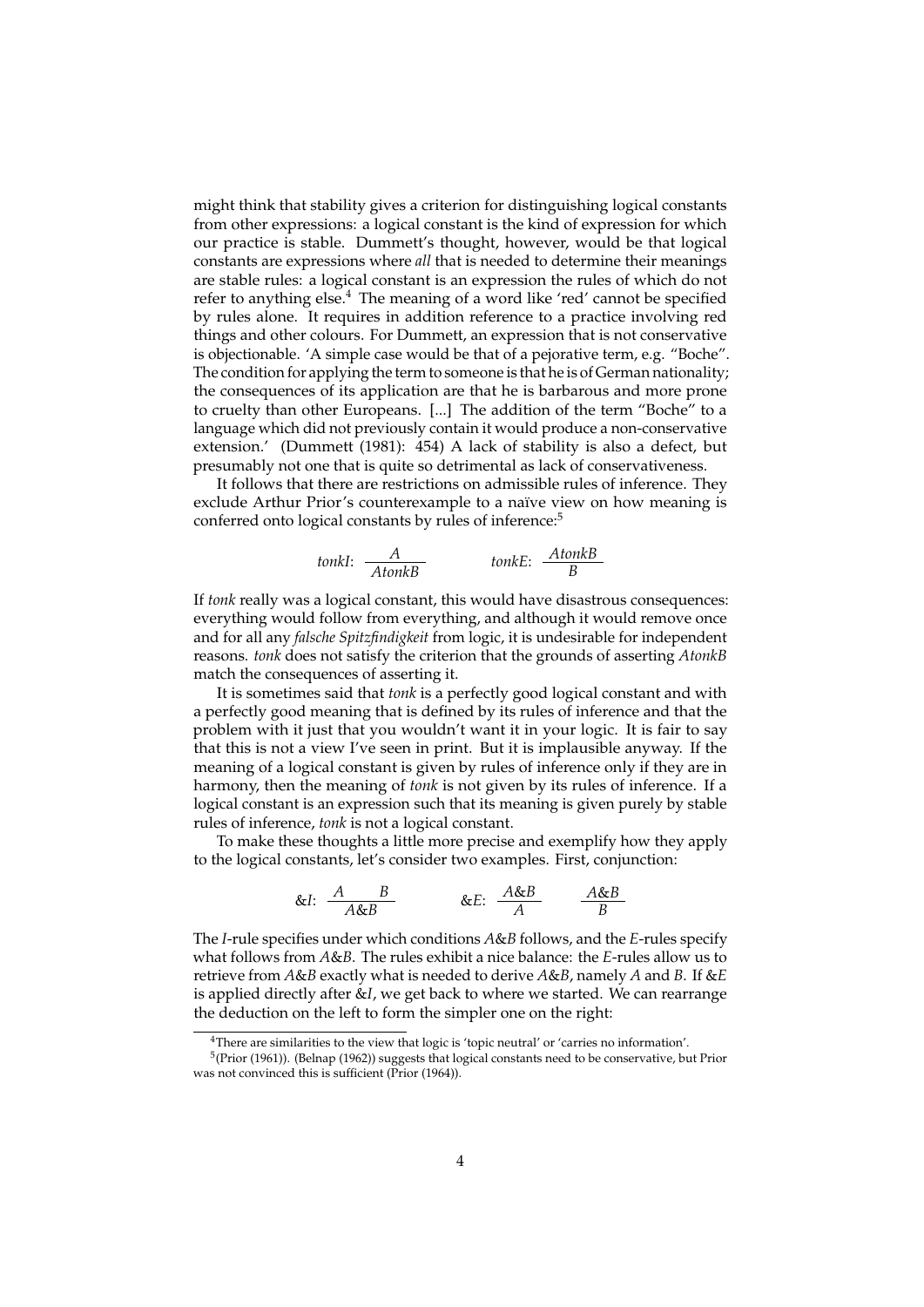$$
\begin{array}{ccc}\n\Pi & \Sigma \\
\underline{A} & B \\
\underline{A\&B} \\
\underline{A} & A \\
\underline{A} & \Xi\n\end{array} \qquad \sim \qquad \begin{array}{ccc}\n\Pi \\
A \\
\underline{A} \\
\Xi\n\end{array}
$$

Applying &*I* followed by &*E* produces an unnecessarily convoluted proof. As a second example, take disjunction:

$$
\forall I: \begin{array}{ccc} \begin{array}{ccc} A & B \\ \hline A \lor B \end{array} & \begin{array}{ccc} \overline{B} & \vee E \\ \hline A \lor B \end{array} & \begin{array}{ccc} \overline{A} & i & \overline{B} & i \\ \Pi & \Sigma & \overline{C} & \overline{C} \\ \hline \end{array} \end{array}
$$

This is a little more complicated, but in this case, too, we get back to where we started, if ∨*I* is applied directly before ∨*E*. To apply the *E*-rule, you need a sub-deduction of a formula *C* from *A* and one from *B*. If the *E*-rule is applied directly after an *I*-rule, you'll get one such deduction back. We can rearrange the deduction on the left to form the one on the right:

$$
\begin{array}{c}\n\Sigma & \overline{A}^i & \overline{B}^i & \Sigma \\
\underline{B} & \Pi_1 & \Pi_2 & B \\
\underline{A \vee B} & C & C \\
\hline\n\Gamma & \Gamma\n\end{array}
$$

Applying ∨*E* directly after applying ∨*I* is an unnecessary complication.

Following Prawitz, we call a formula that is the conclusion of an *I*-rule and major premise of an *E*-rule for its main operator a *maximal formula*. Following Dummett, we call the context in which such a formula occurs a *local peak*. As ∨*E* requires the deduction of a formula *C* as minor premise, this creates further possibilities for unnecessarily convoluted deductions. The conclusion of the rule is part of a sequence of formulas of the same shape. If the last formula is the major premise of an *E*-rule and the first one the conclusion of an *I*-rule for its main operator, this, too, should be a needless complication. We may call this a *maximal sequence*. Maybe *local ridge* is an adequate term for its context. It can be removed by pushing the application of the *E*-rule up until it immediately follows the application of the *I*-rule, and the maximal sequence is reduced to a maximal formula.

On the basis of *reduction procedures* for levelling local peaks and ridges, (Prawitz (1965)) establishes that deductions in various logics can be *normalised* and put into *normal form*, so that any maximal formulas and sequences have been removed from them. A proof in normal form is particularly direct: *er macht keine Umwege*, as Gentzen put it—it makes no detours.

## **3 Stability, Harmony, Normalisation**

### **3.1 Stability**

I'll now give a precise characterisation of stability that allows us to determine *I*-rules from *E*-rules and conversely. The rules for ∨ and & are quite different, so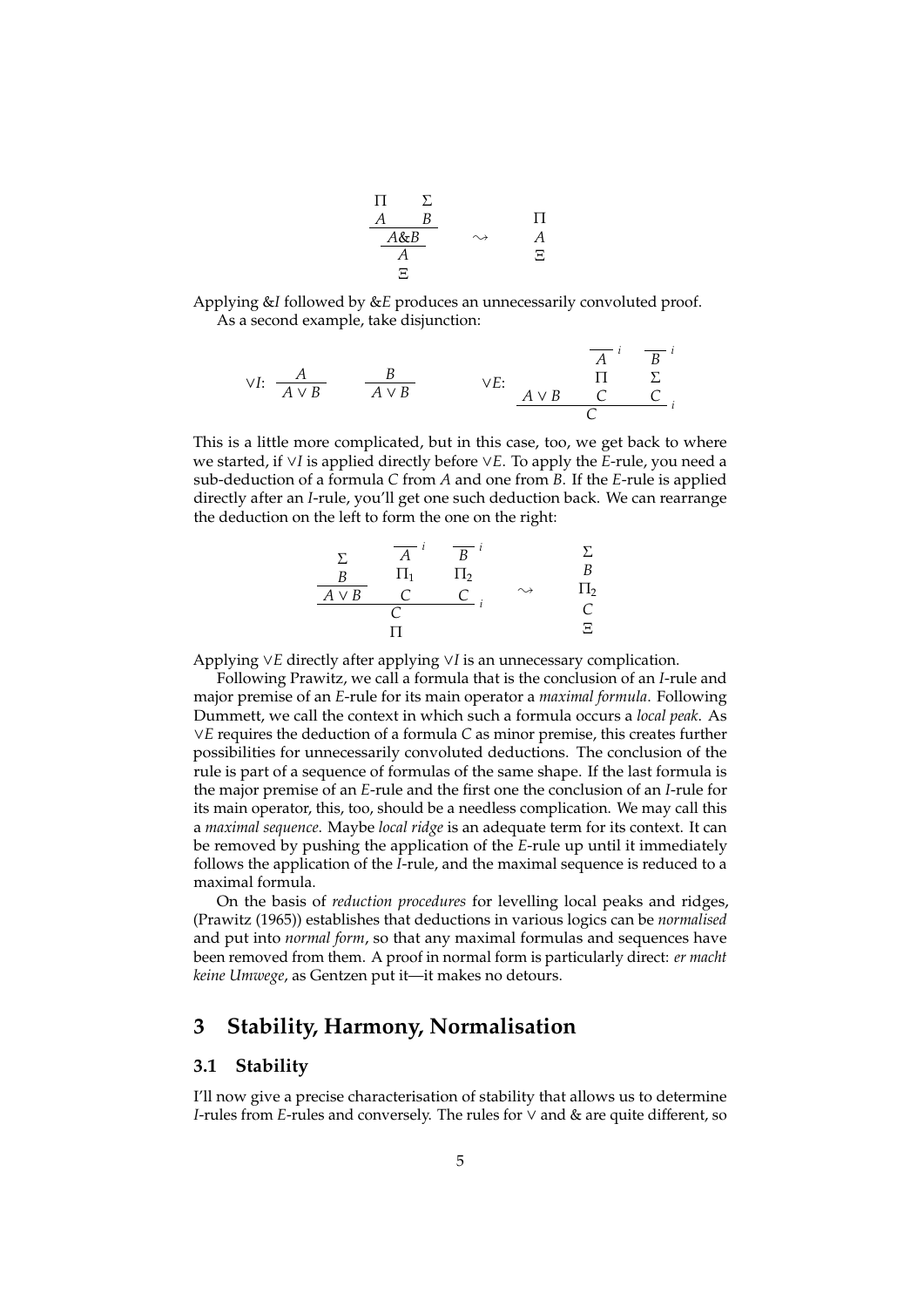there are two different kinds of rules. In each case, I'll give only one direction of determining rules and leave the other to the reader. I define that a connective is governed by *stable* rules of inference if and only if they are of type 1 or 2, with *E*/*I*-rules determined from an *I*/*E* rule in the way to be specified, and there are no conditions on the application of the rules. It would be natural to stipulate that in rules of type 1, the *I*-rules specify the meanings of the logical constants, whereas it is the *E*-rules in type 2. It should be kept in mind, though, that it is not just the *E*-rules or just the *I*-rules that specify meanings. Rather, it is the *I*/*E*-rules plus a principle of stability, on the basis of which the correct *E*/*I*-rules are determined. In a sense, then, it does not matter which rules we pick as the ones determining meaning.

We stipulate that for a constant to be governed by rules of type 1 it has exactly one *I*-rule, which can be of any form whatsoever, as long as the conclusion of the rule is constructed by connecting all and only the premises and discharged hypotheses by using the logical constant as main operator.

We 'read off' the *E*-rules for the constant from its *I*-rule in this way: To each premise of the *I*-rule there corresponds an *E*-rule which has that premise of the *I*-rule as its conclusion and if there are discharged hypotheses above that premise of the *I*-rule, these become minor premises of the *E*-rule. The major premise of the *E*-rule is of course the conclusion of the *I*-rule.

Here are some examples. &*I* has two premises and no discharged hypotheses above either of them, so it has two *E*-rules, each without minor premises. ⊃ has an *I*-rule with one premise and one discharged hypothesis above it, so it has one *E*-rule with one minor premise:

$$
\supset I: \begin{array}{c} \overline{A} \\ \Pi \\ \hline B \\ \overline{A \supset B} \\ i \end{array} \qquad \supset E: \begin{array}{c} A \supset B \\ \overline{B} \\ \hline \end{array} \qquad A
$$

**T** has an *I*-rule with one premise and no discharged hypotheses, so it has one *E*-rule with no minor premises:

$$
TI: \frac{A}{TA} \qquad \qquad TE: \frac{TA}{A}
$$

A somewhat peculiar case is *verum* which has the *I*-rule:

$$
\top I: \ \overline{\top}
$$

The rule has no premises, hence  $\top$  has no *E*-rule.

We stipulate that for a constant to be governed by rules of type 2, it has exactly one *E*-rule, which can be of any form whatsoever as long as its major premise is constructed with the logical constant as main operator from all and only the discharged hypotheses of collateral deductions of minor premises *C*, which is also the conclusion of the rule.

We 'read off' the *I*-rules for the constant from its *E*-rule in this way: To each collateral deduction of the *E*-rule there corresponds an *I*-rule which has as its premises the discharged hypotheses of that collateral deduction. The conclusion of the *I*-rule is of course the major premise of the *E*-rule.

Here are some examples. ∨*E* has two collateral deductions with one discharged hypothesis each, so it has two *I*-rules, each with one premise. × has an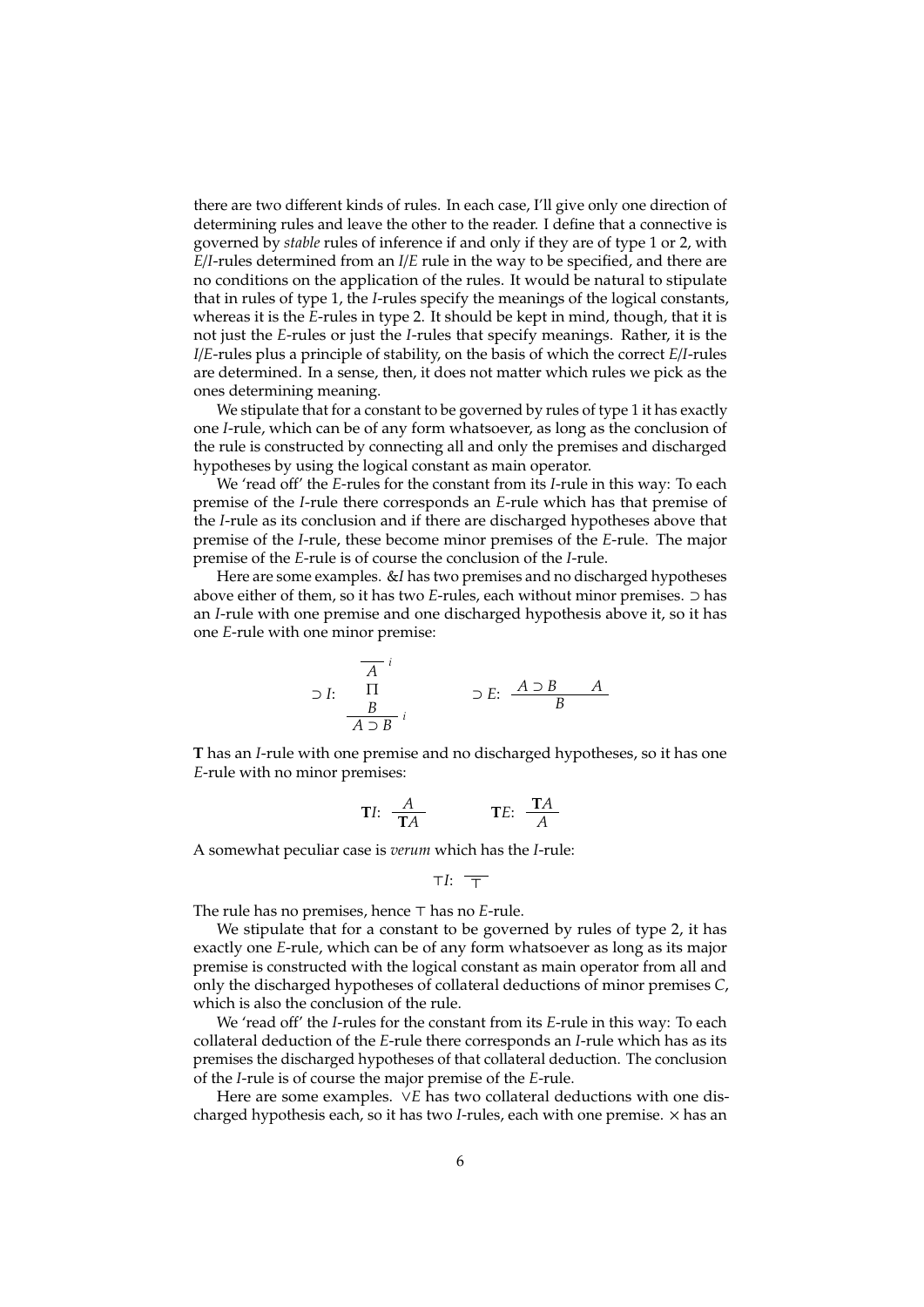*E*-rule with one collateral deduction with two discharged hypotheses, so it has one *I*-rule with two premises:

$$
\times E: \begin{array}{c}\n\overline{A}^i \quad \overline{B}^i \\
\overline{A}^i \quad \overline{B}^i \\
\overline{\Pi}^i \quad \overline{A}^i \quad \overline{A}^i \\
\overline{A}^i \quad \overline{C}^i\n\end{array}
$$

×*I* has the same form as &*I*. In classical and intuitionist logic, *A*&*B* is equivalent to  $A \times B$ . The example shows that it is important to know which kind of rules a connective has.

**t** has an *E*-rule with one collateral deduction with one discharged hypothesis, so it has one *I*-rule with one premise:

$$
\begin{array}{c}\n\overline{A}^i \\
\text{H:} \\
\frac{\text{H}}{\text{C}}^i \\
\end{array}
$$

As **t***I* has the same form as **T***I*, this is another example that shows that it is important to know which kind of rules a connective has.

Another peculiar case is ⊥, which has an *E*-rule with no collateral deductions, so no *I*-rule:

$$
\perp E: \frac{\perp}{C}
$$

I should add that some accounts of harmony use only one kind of rules, by allowing minor premises that are not conclusions of sub-deductions into rules of type 2.<sup>6</sup>

#### **3.2 Harmony**

I define that a connective is governed by *harmonious* rules if and only if they are of type 1 or 2, with *E*/*I*-rules determined from an *I*/*E* rule in the way specified, and there are conditions on the application of the rules.

As an example, the rules for necessity are of type 1 with conditions for their application, so they are harmonious but not stable:

$$
\Box I: \quad \frac{B}{\Box B} \qquad \qquad \Box E: \quad \frac{\Box A}{A}
$$

For **S4**-necessity, all the formulas *B* depends on must be of the form  $\Box C$ . For **S5**-necessity, they must be *modalised*, i.e. every propositional variable is in the scope of a modal operator (so  $\perp$  and  $\top$  are modalised).

According to some accounts, a connective with the same *I*-rule as & but lacking one if its *E*-rules is harmonious but not stable. Such a connective doesn't appear to me to be very interesting, and such an account of harmony strikes me as less fruitful than mine, where this connective is not harmonious. Connectives

 $6$ See (Francez and Dyckhoff (2012)) and (Read (2010)) and literature referred to there.

 $^{7}$ In an intuitionist modal logic where both  $\Box$  and  $\diamond$  are present, the restrictions may have to be more complicated. For the classical case, we can assume that the logic only has  $\Box$ .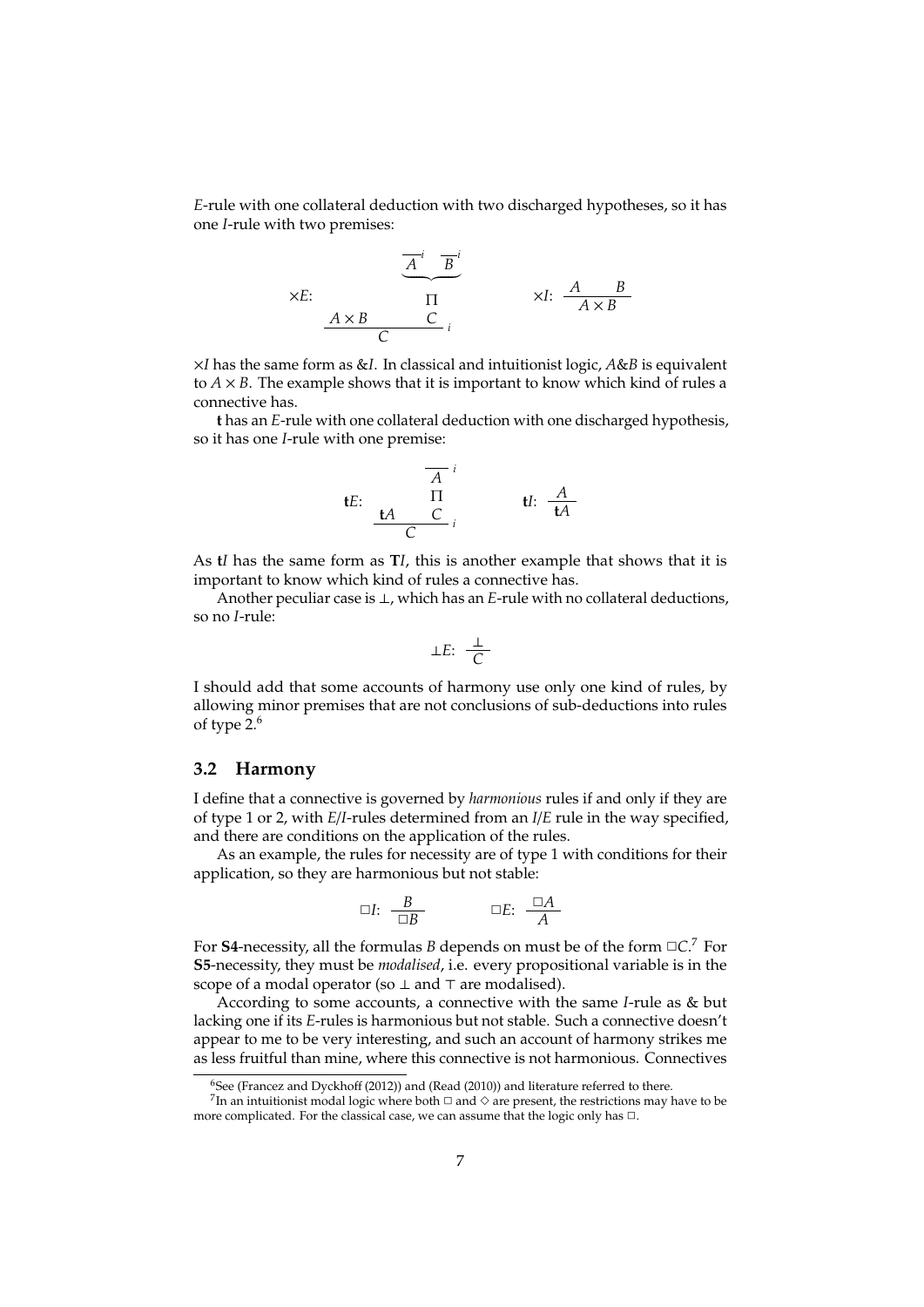that are harmonious but not stable according to my definition are interesting and illustrate a philosophically significant feature. According to proof-theoretic semantics, if the rules for a connective are not stable, they do not determine its meaning completely. Quite plausibly that is the case for  $\Box$ . I cannot learn the meaning of  $\Box$  by adding its rules to my repertoire if that doesn't already contain  $\Box$ , as I can in the case of & and  $\lor$ . To know under which conditions I can apply the *I*-rule, I need to have used formulas of the form  $\Box C$  already, so the rule presupposes some understanding of  $\Box$ , wherever that understanding might come from.

Possibility is a similar case. For **S4**-possibility, *C* must be of form  $\Diamond D$ , and all formulas it depends on, except possibly *B*, must be of form  $\Box E$ ,<sup>8</sup> for **S5**-possibility, they are required to be modalised:

$$
\Diamond E: \begin{array}{c} \overline{B}^{i} \\ \Box \Pi \\ \hline C & i \end{array} \qquad \Diamond I: \begin{array}{c} A \\ \hline \Diamond A \end{array}
$$

These are rules of type 2 with conditions on their application. They are harmonious, but not stable. It is plausible that they cannot determine the meaning of  $\diamond$  completely, as  $\diamond$  is referred to in the restrictions.

## **3.3 Normalisation**

Harmony and stability could be said to be properties of rules of inference. But it's a little pointless to consider rules of inference independently of a formal system of logic. The question whether a connective satisfies the criteria of proof-theoretic semantics can only be answered by considering a logic it occurs in and whether deductions in that logic normalise. It is, however, possible to give generalised reduction procedures for the removal of maximal formulas and sequences that hold for all stable rules. Thus, if all the connectives of a logic are governed by stable rules, then all deductions can be normalised. If some of the rules are merely harmonious, this question can only be decided on a case by case basis. For example, in intuitionist logic, the maximal formula  $A \supset B$  in the deduction on the left can be removed by rearranging it to form the deduction on the right:

$$
\begin{array}{c|cc}\n\overline{A} & i & & \Sigma \\
\hline\n\Pi & & & A \\
\underline{B} & i & \Sigma & \longrightarrow & \Pi \\
\underline{A \supset B} & A & & B \\
\underline{B} & & & \Xi\n\end{array}
$$

If we add  $\Box$  to intuitionist logic, the reduction procedure cannot be applied: if there are applications of  $\Box I$  in  $\Pi$  in the original deduction, nothing guarantees that they remain correct in the rearranged deduction. In classical logic without ⊃ as a primitive, a similar problem arises from the rules for negation.

 ${}^{8}I'$ m using this restriction as it mirrors the rules of (Biermann and de Paiva (2000)) in the next section. An intuitionist modal logic may require more complicated restrictions, such as those of (Prawitz (1965)).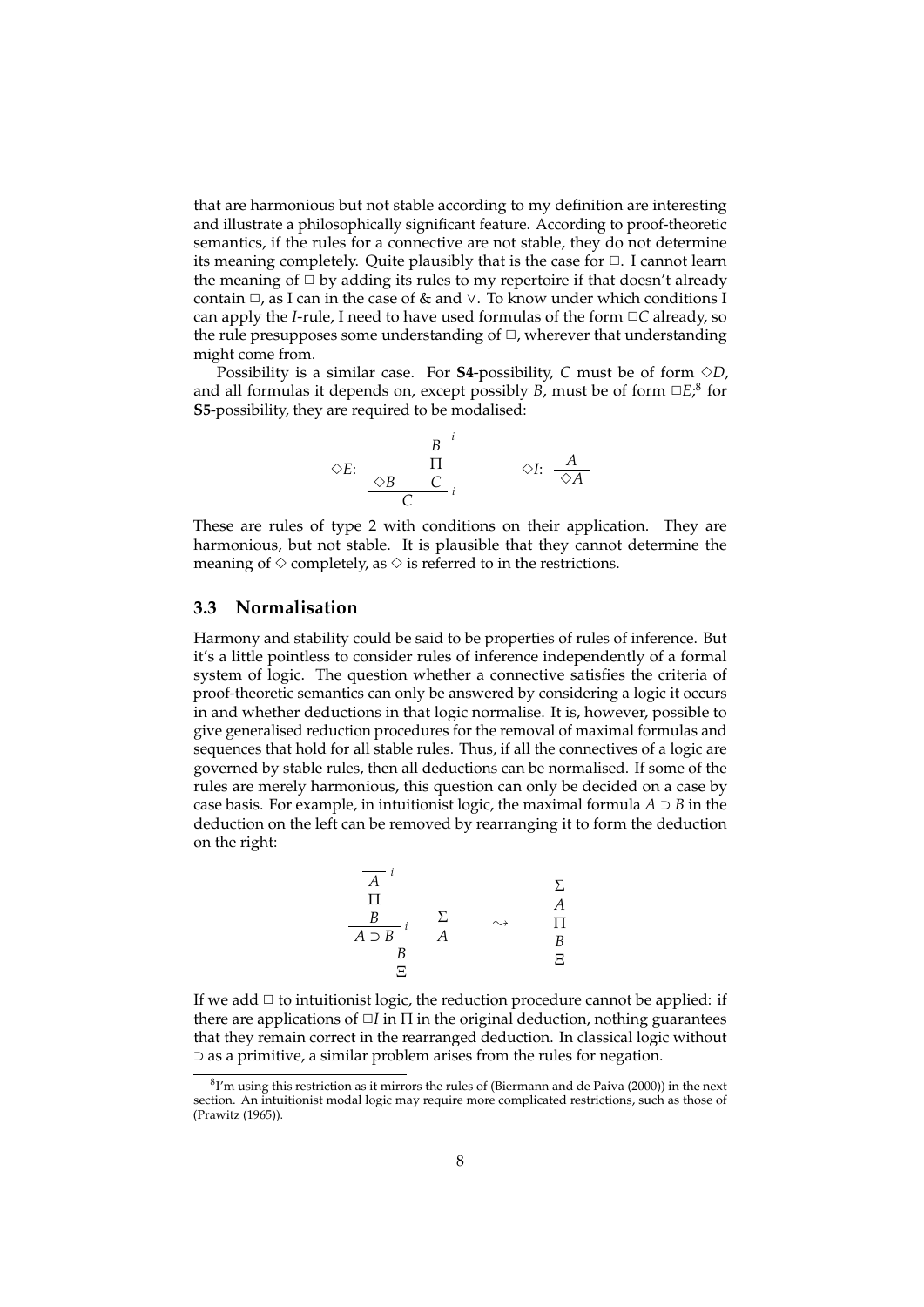To make normalisation in modal logic possible, Prawitz modifies the restriction on the application of  $\Box I$  and  $\Diamond E$  (Prawitz (1965): 74ff). (Biermann and de Paiva (2000)) formulate rules that incorporate the restrictions in the shape of ✷*I* and ✸*E*:

$$
\overline{A_1}^i \dots \overline{A_n}^i
$$
\n
$$
\overline{B}^i, \overline{A_1}^i \dots \overline{A_n}^i
$$
\n
$$
\overline{B}^i, \overline{A_1}^i \dots \overline{A_n}^i
$$
\n
$$
\overline{B}^i, \overline{A_1}^i \dots \overline{A_n}^i
$$
\n
$$
\overline{C}
$$
\n
$$
\overline{C}
$$
\n
$$
\overline{C}
$$

 $A_1 \ldots A_n$  are exactly the undischarged assumptions in  $\Xi$  and  $A_1 \ldots A_n$ , *B* in  $\Sigma$ . For **S4**,  $A_1 \ldots A_n$  are required to be of the form  $\Box D_1 \ldots \Box D_n$  and *C* to be of the form ✸*D*. Biermann and de Paiva show that deductions in a system of intuitionist **S4** with these rules normalise. It can also be shown that deductions in a system of classical **S4** with the negation rules of the next section normalise. The same is true for classical and intuitionist **S5**, where the restrictions require only that  $A_1 \ldots A_n$ , *B*, *C* are modalised.

These rules for  $\Box$  and  $\diamond$  are neither of type 1 not of type 2. However, they merely transform rules of these types with constraints on their application into rules which show the constraints explicitly in their form. Thus I extend the definition of harmony to cover such rules, too. So although the meanings of  $\Box$  and  $\diamond$  are not determined completely by the rules governing them, and an understanding of modal notions must be built on something else, they are not objectionable, as we can still give harmonious rules for them that allow the normalisation of deductions.

## **4 A Problem with Negation**

We can define  $\neg A$  as  $A \supset \bot$ . This suffices for intuitionist logic. To formalise classical logic, Prawitz adds *consequentia mirabilis* to a system with ⊥, & and ⊃. ⊃ can be dispensed with if we add *I*- and *E*-rules for a primitive ¬:

$$
\neg I: \begin{array}{ccc}\n\overline{A} & \stackrel{i}{\longrightarrow} \\
\frac{\perp}{\neg A} & \stackrel{\neg A}{\longrightarrow} & A \\
\end{array}\n\qquad\n\begin{array}{ccc}\n\overline{\neg A} & & \stackrel{\neg A}{\longrightarrow} \\
\downarrow & \downarrow \\
\frac{\perp}{\overline{A}} & \stackrel{\perp}{\overline{A}} \\
\end{array}
$$

Deductions in this system normalise. Nonetheless, the rules for classical negation are not stable, which is why Dummett and Prawitz consider them to be defective, so that the meaning of classical negation cannot be given by rules governing it. *Consequentia mirabilis* introduces grounds for asserting propositions that are not justified relative to their consequences. They would not be there in the absence of that rule and are not matched by the propositions' consequences. *Consequentia mirabilis* allows us to assert propositions more often than we should be allowed, given their consequences.

This disharmony in the rules of classical negation has almost disastrous consequences. Dummett's and Prawitz' argument to that effect is rather intricate and built on the idea that the meaning of expressions is tied to their use and that a theory of meaning is a theory of understanding, but maybe the following will do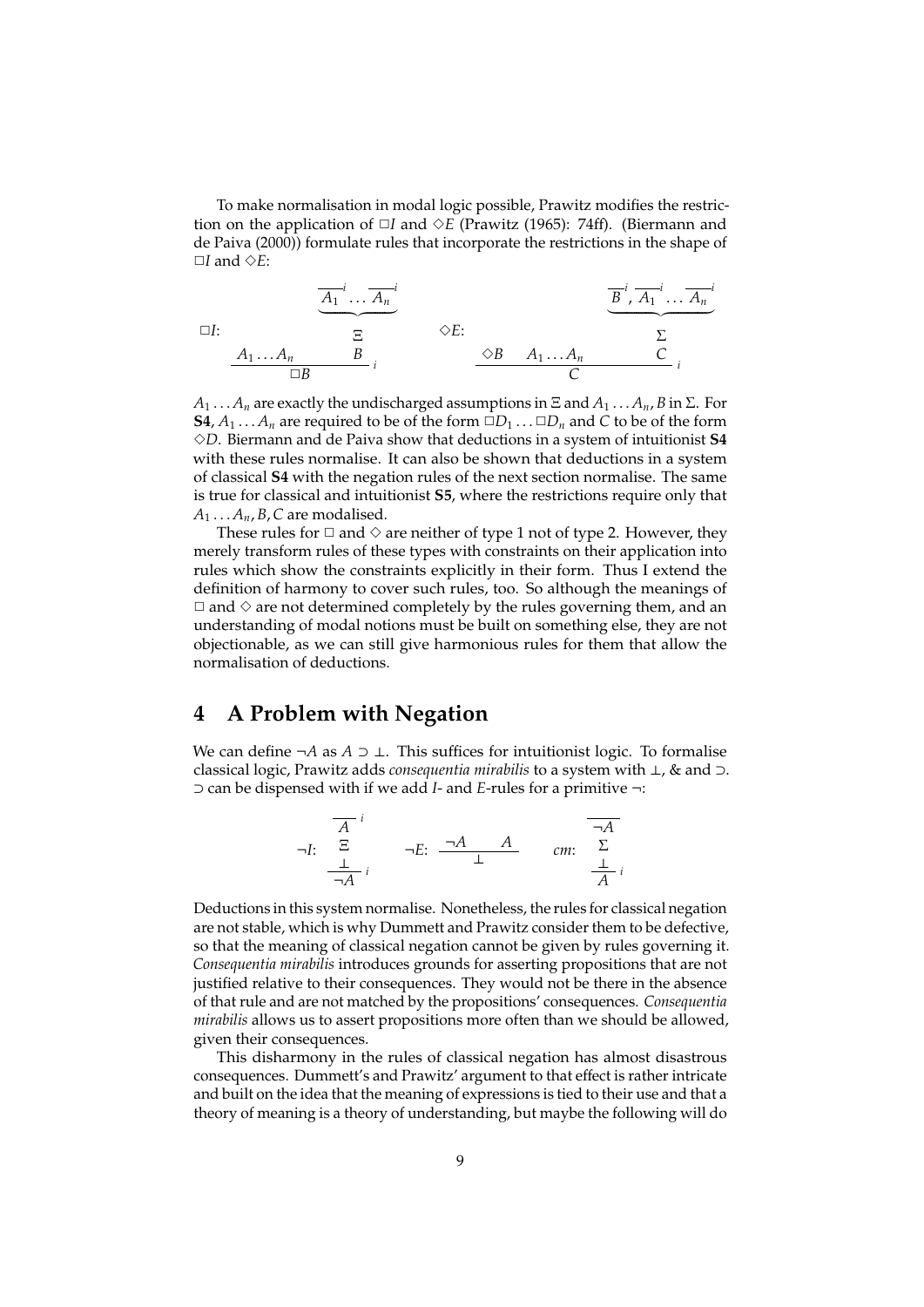for my purposes.<sup>9</sup> The meaning of  $\neg\neg A$  is dependent on the meaning of A and  $\neg$ . It may happen that a sentence of a language where double negation elimination is employed can be verified only via its double negation. In such a case the move from ¬¬*A* to *A* would contribute to the meaning of *A*, because it licenses assertions of *A* not otherwise possible, as *ex hypothesi* no other verification is available. Hence the meaning of  $A$  would depend on the meaning of  $\neg\neg A$ . This is a circular dependence of meaning and hence *A* cannot have a coherent meaning at all. A speaker could not break into the circle and learn the meaning of *A*. Thus, using classical negation, a large range of propositions literally become meaningless.

There are, of course, all kinds of ways in which one can get classical logic from intuitionist logic by adding axioms or rules of inference. According to Dummett and Prawitz, all these rules and axioms are defective. In fact, it is not the choice of rules and axioms that matters. The problem is  $\neg\neg A \vdash A$ , no matter how it is derived.<sup>10</sup> More interesting than considering alternative ways of formalising classical logic is the question whether the meaning of intuitionist negation can reasonably be said to be determined by rules of inference. Because if it cannot, the objection that the meaning of classical negation cannot be determined by rules of inference rather loses its force.

The sole rule governing ⊥ allows us to infer anything whatsoever from it, where we can restrict the conclusion to atomic propositions.<sup>11</sup> It is supposed to confer on ⊥ the meaning of a proposition that is always false. But assume all atomic propositions are true. Then  $\perp$  doesn't have to be false. It may be true. So ⊥*E* does not determine the intended meaning of ⊥. Hence the rules do not determine the intended meaning of  $\neg$  either.<sup>12</sup>

This is a problem for proof-theoretic semantics and the justification of deduction. Dummett and Prawitz object to classical negation that its meaning cannot be determined by rules of inference. In fact intuitionist negation is in the same boat.

As Dummett thinks that our practice may be mistaken and stand in need of revision, one response is to revise the intuition that *A* and ¬*A* cannot be both true: there is one odd case in which they are. It is difficult to say whether this is satisfactory. Revisionism comes to an end somewhere. There are methodological issues the response would need to address, but as it doesn't seem to be very popular, let's leave it at that.

A more prominent response is to introduce a primitive notion of *incompatibility* and define negation in terms of it. Neil Tennant has proposed that this relation holds between facts such as *a*'s being red and *a*'s being green, *a*'s being here and *a*'s being over there, *a*'s once being the case and *a*'s only going to be the case. Then  $\neg A$  is true if *A* entails some sentences that assert incompatible facts.<sup>13</sup> Robert Brandom uses similar examples, but characterises incompatibility as a

<sup>&</sup>lt;sup>9</sup>Besides the works already cited, (Dummett (1993b)), (Dummett (1993c)), (Dummett (1978a)) and (Dummett (1978b)) contain extensive discussions of the issue.

 $10$ There are several proposals for how to formulate classical logic in a such a way that its rules may count as harmonious, e.g. (Milne (1994)) and (Read (2000)). It is fair to say that they all deviate in some way from Dummett's and Prawitz' harmony.

<sup>&</sup>lt;sup>11</sup>Or □*A*, in modal logic. A local peak with □*E* after ⊥*E* can be levelled.

<sup>&</sup>lt;sup>12</sup>This argument can be found in (Hand (1999)), but it has probably occurred to many philosophers independently, amongst them the present author.

 $^{13}$ (Tennant (1999)), which is a response to (Hand (1999)).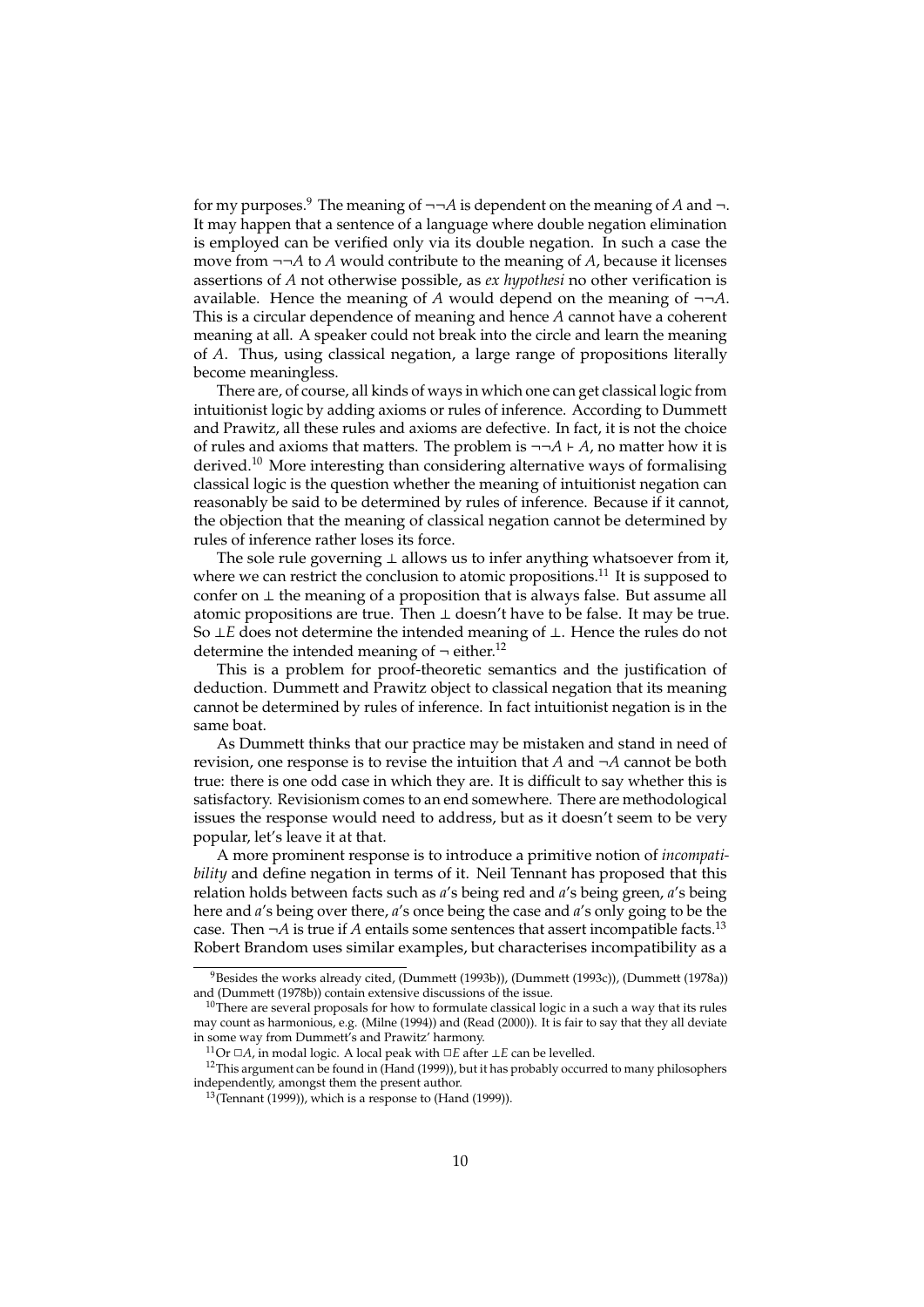relation between sentences.<sup>14</sup> I don't find the approach convincing. It is not obvious to some metaphysicians whether the examples really are incompatibilities, and it doesn't strike me as desirable to make the definition of negation dependent on the outcomes of arcane debates in metaphysics. Even if we ignore these metaphysicians, there is a more significant problem. I don't know how to go on, to apply this primitive notion of incompatibility in new cases and come up with new examples. For instance, is finding beetroot delicious incompatible with being me? Is being a dinosaur incompatible with being a reptile? I have difficulties coming up with examples of primitive incompatibilities involving that bottle of Vin Jaune on my desk that aren't like the ones I've already seen in the literature using colour, place or time. I'm not convinced that's just lack of imagination. I know a lot about what this bottle is not, but I don't know a lot about what its properties are primitively incompatible with. Take shape. Brandom and Tennant hold that being square is primitively incompatible with being round. But why is that incompatibility primitive, rather than something that follows because '*a* is round' and '*a* is square' entails a contradiction? I understand negation a lot better than incompatibility. The latter strikes me as rather more complex than the former. In fact, I think I only understand it because I can define it in terms of negation: *p* and *q* are incompatible if and only if *p* and *q* cannot both be true.

Tennant and Brandom, incidentally, have similar inferentialist views, but the former argues that negation defined in terms of incompatibility is intuitionist, and the latter argues it is classical. This suggests that it is not clear what the meaning of a negation defined in terms of incompatibility actually is.

Huw Price has proposed a definition of negation in terms of two fundamental speech acts, assertion and denial, that are incompatible. A proposition cannot be asserted and denied at the same time. Arguably, the resulting negation is classical.<sup>15</sup> The approach settles the question of the justification of deduction in an interestingly different way from Dummett's and Prawitz', and so I won't go into any further details.

A final response which I consider to be closest to Dummett's and Prawitz' position is based on a suggestion by Tennant. A language could not be learnt if all sentences in it were true and never changed truth value. For language to be possible, the contrast between sentences being true and being false is necessary. This response imports further considerations from the philosophy of language into proof-theoretic semantics, which is of course also where the requirement of harmony comes from. These may have metaphysical consequences, but the metaphysics is not the starting point. The approach, however, appeals to truth and falsity as primitives, which may make it impossible to solve the question

 $14$ (Brandom (2006): Lecture 5, p.8ff). His definition of negation is different from Tennant's, but there is no need to go into the details here. A similar approach can already be found in (Demos (1917)). It never really caught on, maybe because of Russell's criticism (Russell (1919): 5ff), (Russell (1956): 211ff).

<sup>&</sup>lt;sup>15</sup>See (Price (1983)), (Price (1990)), (Price (2010)). (Rumfitt (2000)) develops a formal framework for the account, which has sparked some discussion. See (Dummett (2002)), (Gibbard (2002)), (Rumfitt (2002)), (Ferreira (2008)), (Rumfitt (2008)). (Textor (2011)) is a critical assessment of whether there is a speech act of denial that is prior to the assertion of negated sentences. It is worth adding that according to Tennant and Rumfitt, ⊥ isn't a proposition, but a 'structural punctuation mark'. Nonetheless, it plays a role in their calculi that can be played by a proposition or speech act. Despite their declarations, someone who is being taught the rules of their calculi may not come to the conclusion that ⊥ is quite so special, and I'm not convinced that would just be a confusion.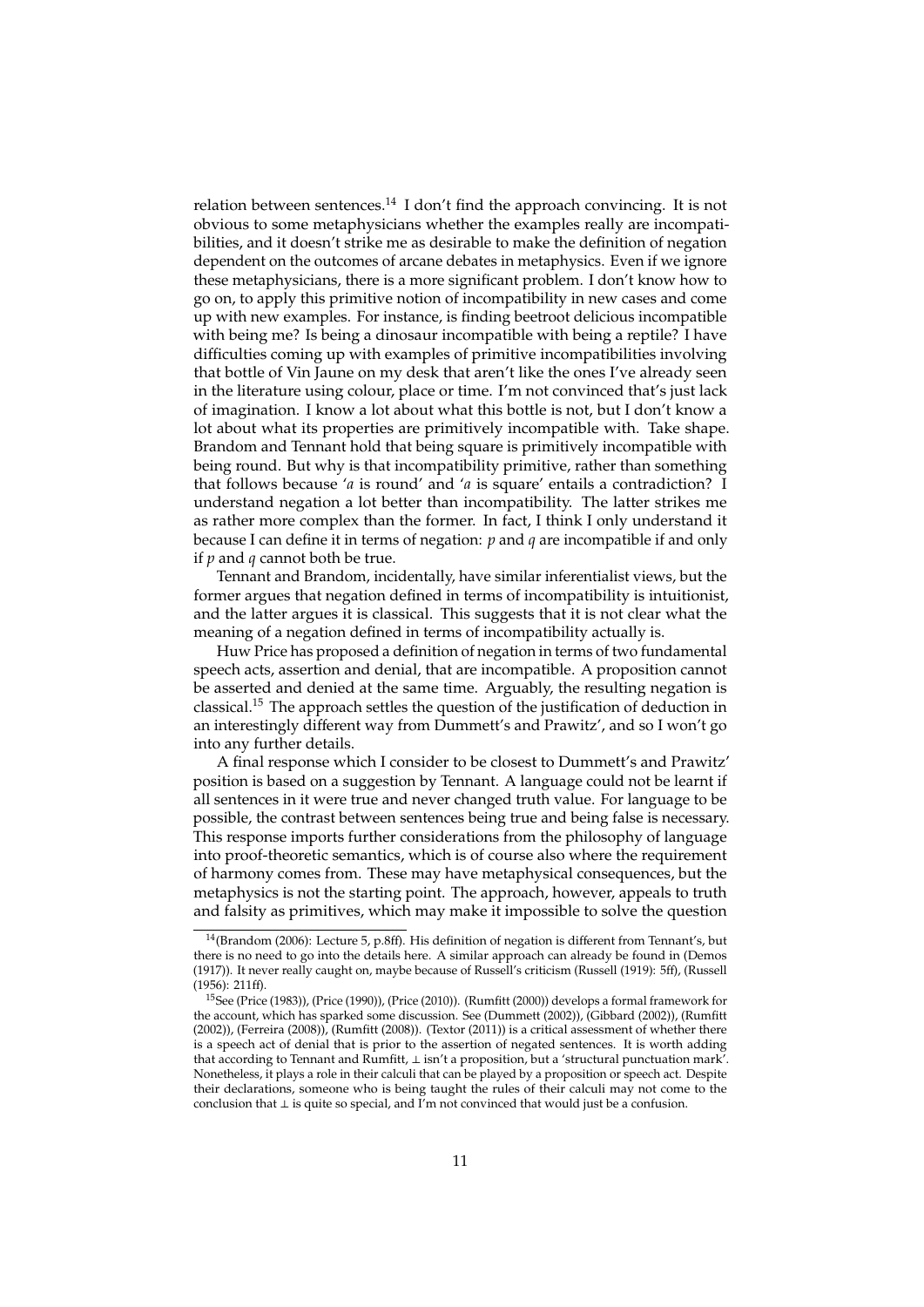whether classical or intuitionist logic is correct. Something needs to be said about the relation between truth and falsity. In order not to prejudge the issue, that relation would have to be thin enough so as not to decide whether every proposition is determinately either true or false. I'm not saying this can't be done, but it is certainly a challenge.

## **5 Prospects for Modality**

Some notions of necessity and possibility are purely logical. Unless prooftheoretic semantics has an account of their meaning, it is seriously incomplete. In this section, I'll give the beginnings of a response to the unsatisfactory state of affairs that arises because  $\Box$  and  $\diamond$  aren't governed by stable rules. It is based on the following observation. A crucial assumption of proof-theoretic semantics is that speakers can follow rules of inference. This ability imparts understanding of the meanings of the logical constants onto speakers. If we spell out in some more detail what this entails, we can see that proof-theoretic semantics assumes that speakers implicitly understand certain modal notions. This opens the door to an account of the meanings of modal operators within proof-theoretic semantics.<sup>16</sup>

Proof-theoretic semantics assumes that speakers can draw logical inferences. Logical inferences establish a *necessary connection* between premises and conclusion. Thus proof-theoretic semantics assumes that speakers grasp a relative notion of necessity, namely the notion of a necessary connection between premises and conclusions of the rules of inference governing logical constants. It is built into one of the primitives of proof-theoretic semantics. This observation motivates the introduction of a connective that captures this relative notion of necessity in the language. Its meaning would not be determined completely by rules of inference governing it, as it captures what speakers are implicitly assumed to understand already. Thus we need not require its rules to be stable, but harmonious rules would suffice.

Proof-theoretic semantics also assumes that speakers can draw inferences from propositions assumed for the sake of the argument. Making an assumption sometimes amounts to considering a possibility. We can assume impossibilities, thus, making an assumption is a wider notion than considering a possibility. This should lend itself to an account of a notion of possibility that is dependent on relative necessity, as assuming something is dependent on drawing inferences. Thus the rules for an operator capturing this notion of possibility also need not be stable and they may refer to the relative notion of necessity.

Proof-theoretic semantics assumes that speakers have the conceptual resources to understand certain modal notions. What is needed is a formal system that captures these implicit modal notions explicitly in modal operators. Such a system constitutes an account of the meanings of modal operators in the framework of proof-theoretic semantics. It could be attractive to a wide range of philosophers, as it promises an account of modality that avoids reference to possible worlds, which is metaphysically unattractive.<sup>17</sup>

<sup>&</sup>lt;sup>16</sup>Modal notions are almost never discussed in Dummett/Prawitz-style proof-theoretic semantics. (Read (2008)) uses a labelled deductive system, which strikes me as possible worlds semantics dressed up. (Pfenning and Davies (2001)) is closer to what I say here.

<sup>&</sup>lt;sup>17</sup>I would like to thank Anneli Jefferson, Jessica Leech and Julien Murzi for their very helpful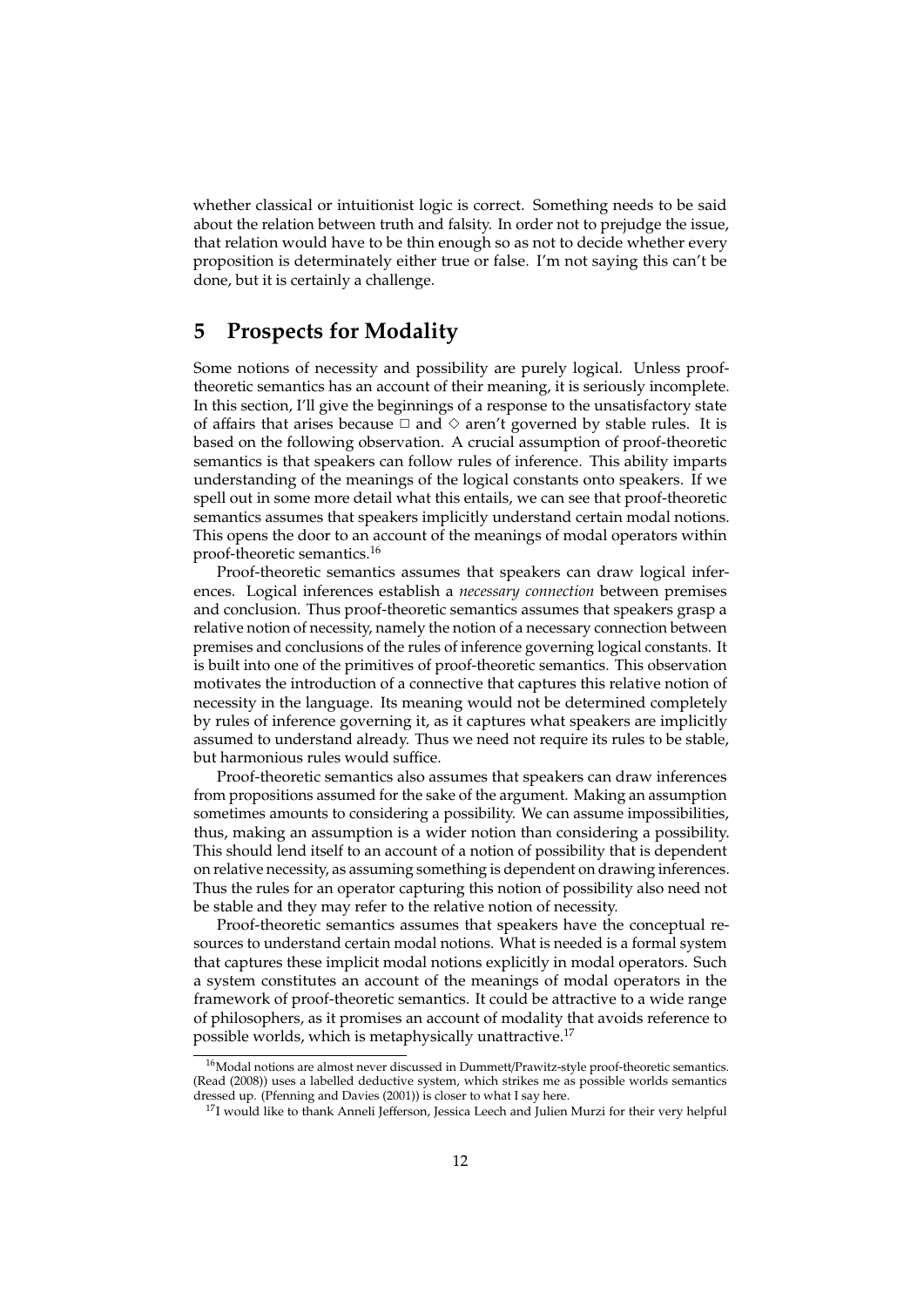## **References**

Belnap, N. (1962). Tonk, plonk and blink. *Analysis 22*, 130–134.

- Biermann, G. M. and V. C. V. de Paiva (2000). On an intuitionistic modal logic. *Studia Logica 65*, 383–416.
- Brandom, R. (2006). The John Locke Lectures. http://www.pitt.edu/˜brandom/ locke/index.html (accessed: 08/11/2013).
- Demos, R. (1917). A discussion of a certain type of negative propositions. *Mind 26*, 188–196.
- Dummett, M. (1978a). The justification of deduction. In *Truth and Other Enigmas*, pp. 290–318. London: Duckworth.
- Dummett, M. (1978b). The philosophical basis of intuitionistic logic. In *Truth and Other Enigmas*, pp. 215–247. London: Duckworth.
- Dummett, M. (1981). *Frege. Philosophy of Language* (2 ed.). London: Duckworth.
- Dummett, M. (1993a). *The Logical Basis of Metaphysics*. Cambridge, Mass.: Harvard University Press.
- Dummett, M. (1993b). What is a Theory of Meaning? (I). In *The Seas of Language*, pp. 1–33. Oxford: Clarendon.
- Dummett, M. (1993c). What is a Theory of Meaning? (II). In *The Seas of Language*, pp. 34–93. Oxford: Clarendon.
- Dummett, M. (2002). "Yes", "No" and "Can't Say". *Mind 111*, 289–295.
- Ferreira, F. (2008). The co-ordination principles: A problem for bilateralism. *Mind 117*, 1051–1057.
- Francez, N. and R. Dyckhoff (2012). A note on harmony. *Journal of Philosophical Logic 41*, 613–628.
- Frege, G. (1990). *Die Grundlagen der Arithmetik*. Hildesheim, Zurich, New York: ¨ Olms.
- Gentzen, G. (1934). Untersuchungen über das logische Schließen. Mathematische *Zeitschrift 39*, 176–210, 405–431.
- Gentzen, G. (1935). Die Widerspruchsfreiheit der reinen Zahlentheorie. *Mathematische Annalen 112*, 493–565.
- Gibbard, P. (2002). Price and Rumfitt on rejective negation and classical logic. *Mind 111*, 297–303.
- Hand, M. (1999). Anti-realism and falsity. In D. Gabbay and H. Wansing (Eds.), *What is Negation?*, pp. 185–198. Dortrecht: Kluwer.
- Milne, P. (1994). Classical harmony: Rules of inference and the meanings of the logical constants. *Synthese 100*, 49–94.
- Pfenning, F. and R. Davies (2001). A judgemental reconstruction of modal logic. *Mathematical Structures in Computer Science 11*, 511–540.
- Prawitz, D. (1965). *Natural Deduction*. Stockholm, Göteborg, Uppsala: Almqvist and Wiksell.
- Prawitz, D. (1974). On the idea of a general proof-theory. *Synthese 27*, 63–77.
- Prawitz, D. (1979). Proofs and the meaning and completeness of the logical constants. In J. H. *et al.* (Ed.), *Essays on Mathematical and Philosophical Logic*, pp. 25–40. Dordrecht: Reidel.
- Prawitz, D. (1987). Dummett on a theory of meaning and its impact on logic. In B. Taylor (Ed.), *Michael Dummett: Contributions to Philosophy*, pp. 117–165. Dordrecht: Nijhoff.

comments on this paper.